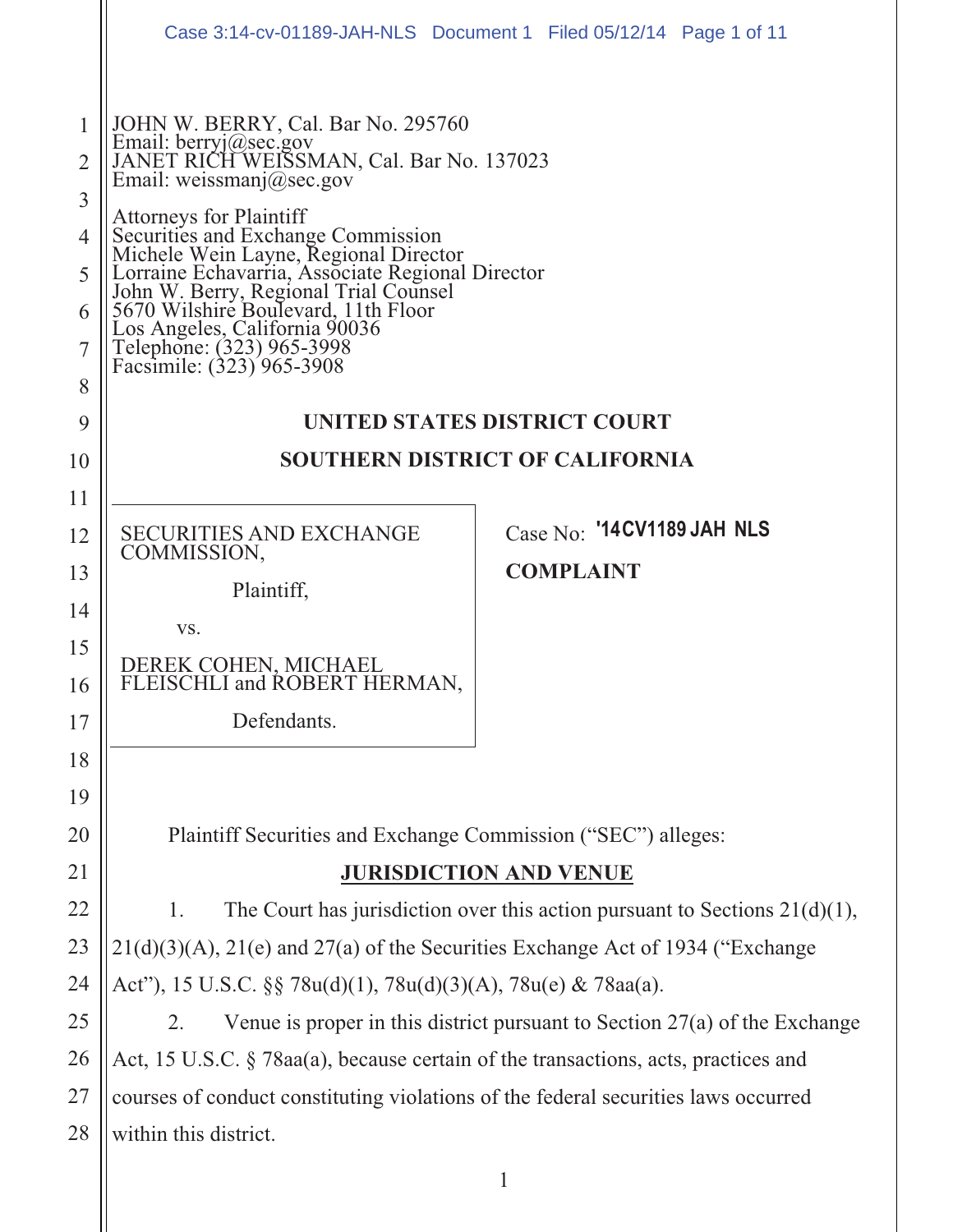#### **SUMMARY**

3. This is an insider trading case involving three former salesmen at Qualcomm Incorporated ("Qualcomm"). Through their work at Qualcomm, the Defendants Derek Cohen, Michael Fleischli, and Robert Herman learned that Qualcomm planned to announce that it was going to acquire Atheros Communications, Inc. ("Atheros"). Armed with this information, they bought Atheros stock and options on January 4, 2011. Just hours after they made their purchases, a news article announced Qualcomm's acquisition of Atheros (the "Atheros Acquisition"). The next day, January 5th, Qualcomm issued its own news release announcing the acquisition.

4. News of the Atheros Acquisition caused Atheros' stock price to increase from \$37.02 on January 3 to \$44.64 per share on January 5. This was a 20.3% twoday increase in the stock price, and its trading volume increased from 1.2 million shares on January 3 to 70 million shares on January 5.

5. The three Defendants made quick profits when they sold their Atheros securities after news of the Atheros Acquisition became public. Cohen made \$200,000; Fleischli made \$3,000; and Herman made \$30,000.

6. By engaging in this conduct, Defendants Cohen, Fleischli, and Herman each violated the antifraud provisions of Section 10(b) of the Exchange Act, 15 U.S.C. § 78j(b), and Rule 10b-5 thereunder, 17 C.F.R. § 240.10b-5. The SEC seeks permanent injunctions prohibiting future violations, disgorgement of ill-gotten gains together with prejudgment interest thereon, and civil penalties under Section 21A of the Exchange Act (the Insider Trading and Securities Fraud Enforcement Act of 1988).

### **THE DEFENDANTS**

7. **Derek Montague Cohen**, age 52, resides in San Diego, California. During the relevant period, Cohen was a Qualcomm employee. He worked in the Qualcomm sales department as a Sales Director reporting to the head of North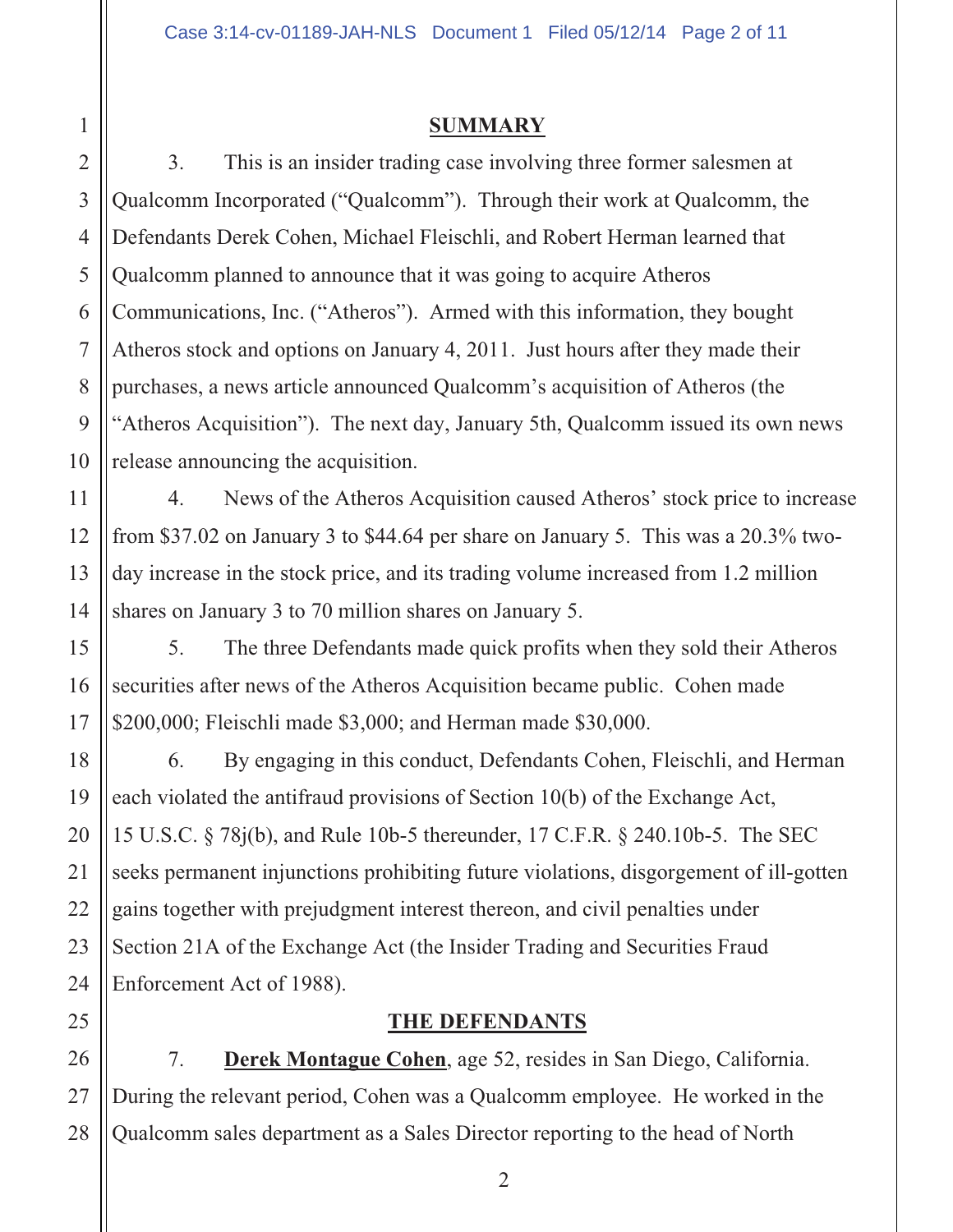1 2 American Sales. He worked at Qualcomm from 1995 to September 2013, when he was terminated for violations of the company's insider trading policy.

8. **Michael Edward Fleischli**, age 43, resides in Newport Beach, California. During the relevant period, Fleischli was a Qualcomm employee. He worked in the Qualcomm sales department as a Regional Sales Manager reporting to the head of North American Sales. He worked at Qualcomm from 2007 to September 2013, when he was terminated for violations of the company's insider trading policy.

9. **Robert William Herman**, age 52, resides in San Diego, California. During the relevant period, Herman was a Qualcomm employee. He worked in the Qualcomm sales department as a Sales Director reporting to the head of North American Sales. He worked at Qualcomm from 2007 to September 2013, when he was terminated for violations of the company's insider trading policy.

## **THE ALLEGATIONS**

## **A. Qualcomm and Atheros**

10. Qualcomm is a Delaware corporation headquartered in San Diego, California. It sells wireless communication products and services and also licenses related intellectual property. Qualcomm's common stock trades on the NASDAQ Global Select Market under the symbol "QCOM" and is registered with the SEC pursuant to Section 12(b) of the Exchange Act.

11. Atheros is a Delaware corporation headquartered in San Jose, California. Atheros' common stock traded on the Nasdaq Global Select Market under the symbol "ATHR" and was registered with the SEC pursuant to Section 12(b) of the Exchange Act until Atheros was acquired by Qualcomm in an acquisition announced on January 5 and completed on May 24, 2011.

## **B. Qualcomm Had Clear Insider Trading Policies**

28 12. Qualcomm had an insider trading policy which clearly explained that it would be illegal for employees to trade securities when they possessed material non-

3

4

5

6

7

8

9

10

11

12

13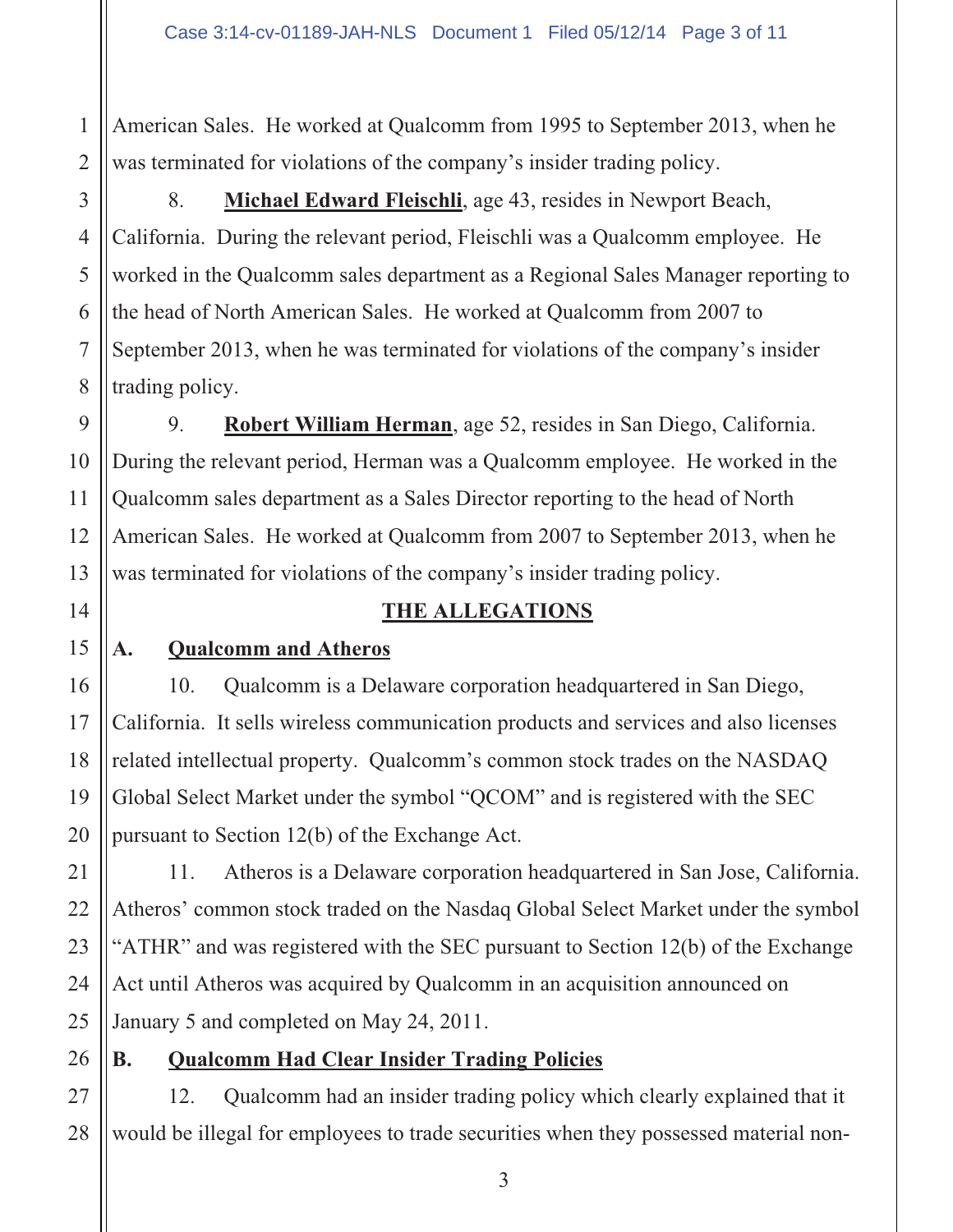1 public information. Qualcomm employees regularly acknowledged receiving the company's code of business conduct which included the insider trading policy.

13. Cohen, Fleischli, and Herman all acknowledged receipt of the Qualcomm insider trading policy.

14. The Qualcomm insider trading policy included the following description of when information has become public: "Information is considered to be available to the public only when it has been released to the public through appropriate channels, e.g., by means of a press release, or a statement from one of the company's senior officers, and enough time has elapsed to permit the investment market to absorb and evaluate the information." This insider trading policy also listed examples of material information, including "potential acquisitions or sales of significant businesses or significant partnering agreements." Finally, the Qualcomm insider trading policy included the following warning: "Those of us who possess material nonpublic information have a legal obligation not to use such information for personal gain. Under the law, if you, during the course of your work, obtain material nonpublic information which could affect the price of a company's stock, you can be considered an 'insider.' This means that you would be subject to legal actions, both civil and criminal should you buy or sell that company's stock on the basis of such material nonpublic information. . . . The use of material nonpublic information to gain personal benefit is as illegal with respect to a few shares of stock as it is with respect to a large number of shares."

15. During the relevant period, Cohen, Fleischli, and Herman were employed in the Qualcomm North American Sales Group in San Diego, California with about a dozen other salesmen. Qualcomm regularly provided confidential business information to its sales team. Salesmen were required to keep the information confidential and to use the information only for the purpose of Qualcomm's business. Qualcomm provided confidential business information to its sales team through company e-mail messages and "Monday Meetings" led by the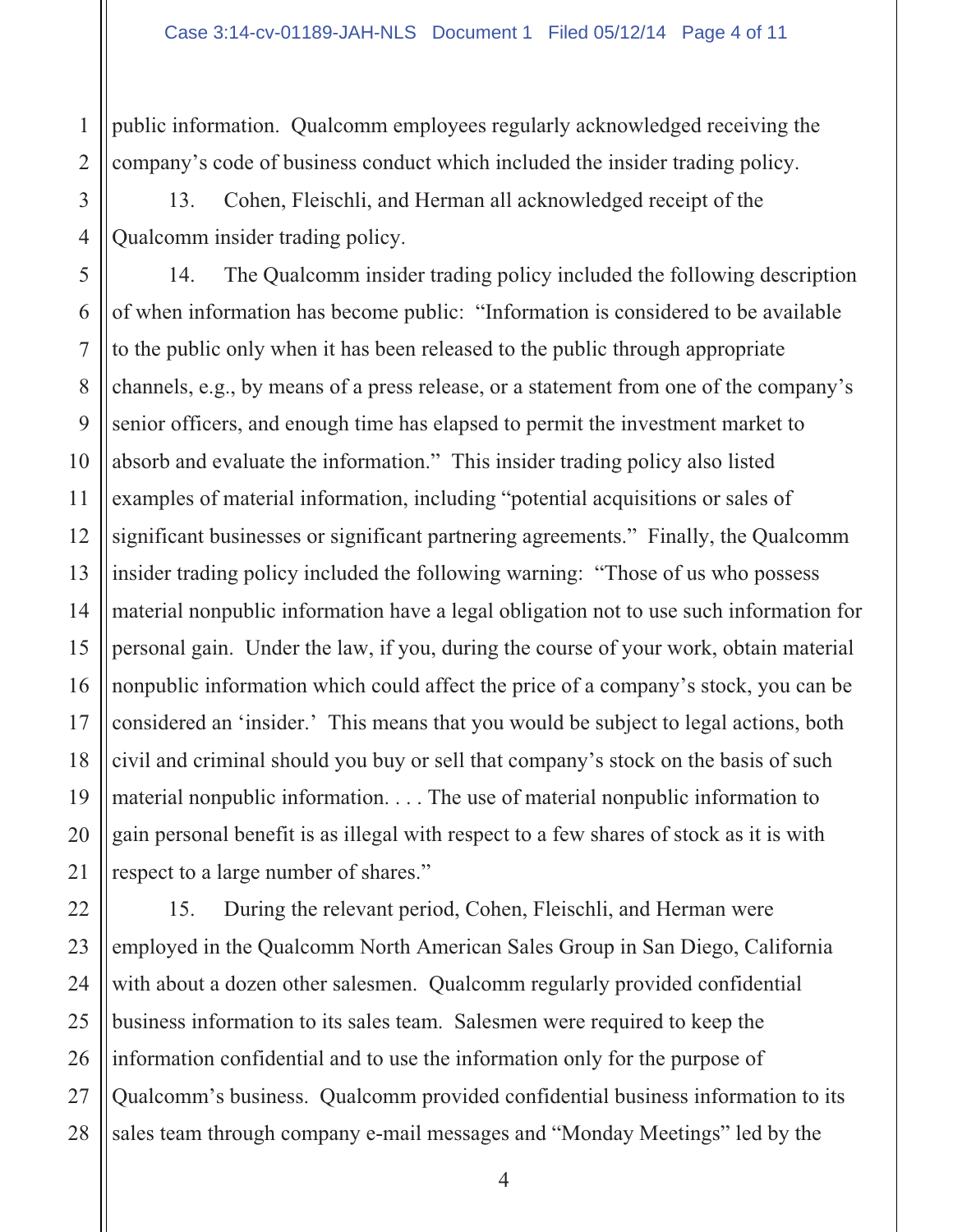head of the North American Sales Group.

# **C. Defendants Learned Material Non-Public Information about the Atheros Acquisition**

16. Qualcomm's planned acquisition of Atheros was non-public and Qualcomm took steps to keep this information confidential. For example, Qualcomm and Atheros executed confidentiality agreements and used a code name to refer internally to the planned acquisition.

17. On Thursday, December 30, 2010, Cohen, Fleischli, and Herman learned through an e-mail from a sales director in their sales group that Qualcomm would be making an important announcement during the Consumer Electronics Show the following week. The sales director reminded the Defendants about this with another e-mail on Monday, January 3, 2011.

18. Also on January 3, 2011, the head of North American Sales at Qualcomm e-mailed his staff about the planned announcement, stating: "To reiterate the importance of this timeline I've been informed this letter will coincide with a major announcement from the company. Steve Mollenkopf will be co-signing the letter." At the time of this e-mail, Mollenkopf was Qualcomm's Executive Vice President. Qualcomm has since promoted him to Chief Executive Officer. Having a high-level executive sign the letter showed that it was an important announcement. Therefore, this e-mail message emphasized the importance and urgency of Qualcomm's upcoming announcement.

19. Cohen, Fleischli, and Herman each received the December 30 and January 3 e-mails.

20. On January 3, 2011, the head of North American Sales at Qualcomm held a sales team meeting at Qualcomm's San Diego office during which he discussed Qualcomm's upcoming major announcement. He mentioned the target company name "Atheros" in the meeting. He also provided sufficiently detailed information about the target company such that attendees who did not hear the target

1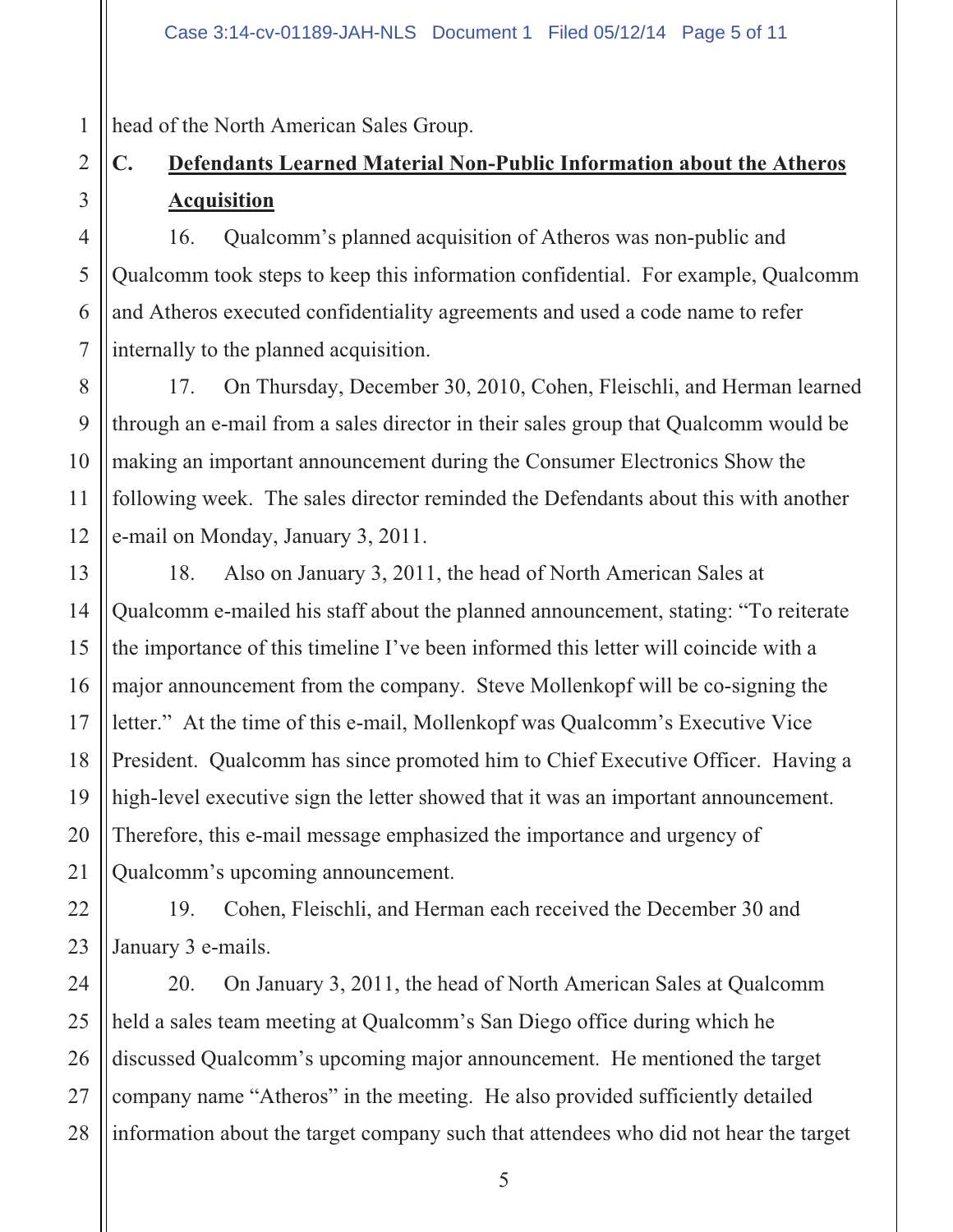name could figure out that the acquisition target was Atheros. Finally, he reminded the attendees that the information relating to the acquisition was confidential.

1

2

3

4

5

6

7

8

9

10

11

12

13

14

15

16

17

18

19

21. Both Cohen and Fleischli attended this January 3 meeting.

# **D. Cohen, Fleischli, and Herman Traded in Atheros Securities While in Possession of Material Non-Public Information**

22. Cohen, Fleischli, and Herman had never traded in Atheros securities before January 4, 2011. All three of them, however, purchased Atheros securities on January 4, 2011 after exchanging a series of suspiciously-timed phone calls before their trades. Specifically, Fleischli traded first; then, Fleischli called Cohen, who then traded; and finally, Cohen then called Herman, and then Herman traded.

23. Cohen, Fleischli, and Herman traded in Atheros securities while in possession of, and on the basis of, material non-public information provided by Qualcomm. Specifically, they knew, and traded on the basis of, non-public information regarding the Atheros Acquisition.

## **1. Cohen Engaged in Insider Trading**

24. On January 4, 2011, Cohen engaged in insider trading when he executed multiple purchases of Atheros stock and two different types of Atheros options. Cohen made his trades with multiple limit orders.

25. Cohen made the following trades in Atheros securities:

| 20 | Description of        | Date of     | Amount of | Date of   | Proceeds  | Profit    |
|----|-----------------------|-------------|-----------|-----------|-----------|-----------|
| 21 | Trade                 | Purchase    | Purchase  | Sale      | from Sale |           |
| 22 | <b>Bought Atheros</b> | 1/4/2011    | \$826,702 | 1/5/2011  | \$909,407 | \$82,705  |
| 23 | 20,400 shares         | 9:30 a.m. - |           |           |           |           |
| 24 | common stock          | 12:09 p.m.  |           |           |           |           |
| 25 | <b>Bought Atheros</b> | 1/4/2011    | \$28,177  | 1/6/2011  | \$135,937 | \$107,760 |
| 26 | 300 February          | $9:24$ a.m. |           | 1/7/2011  |           |           |
| 27 | call options          |             |           | 1/12/2011 |           |           |
|    |                       |             |           |           |           |           |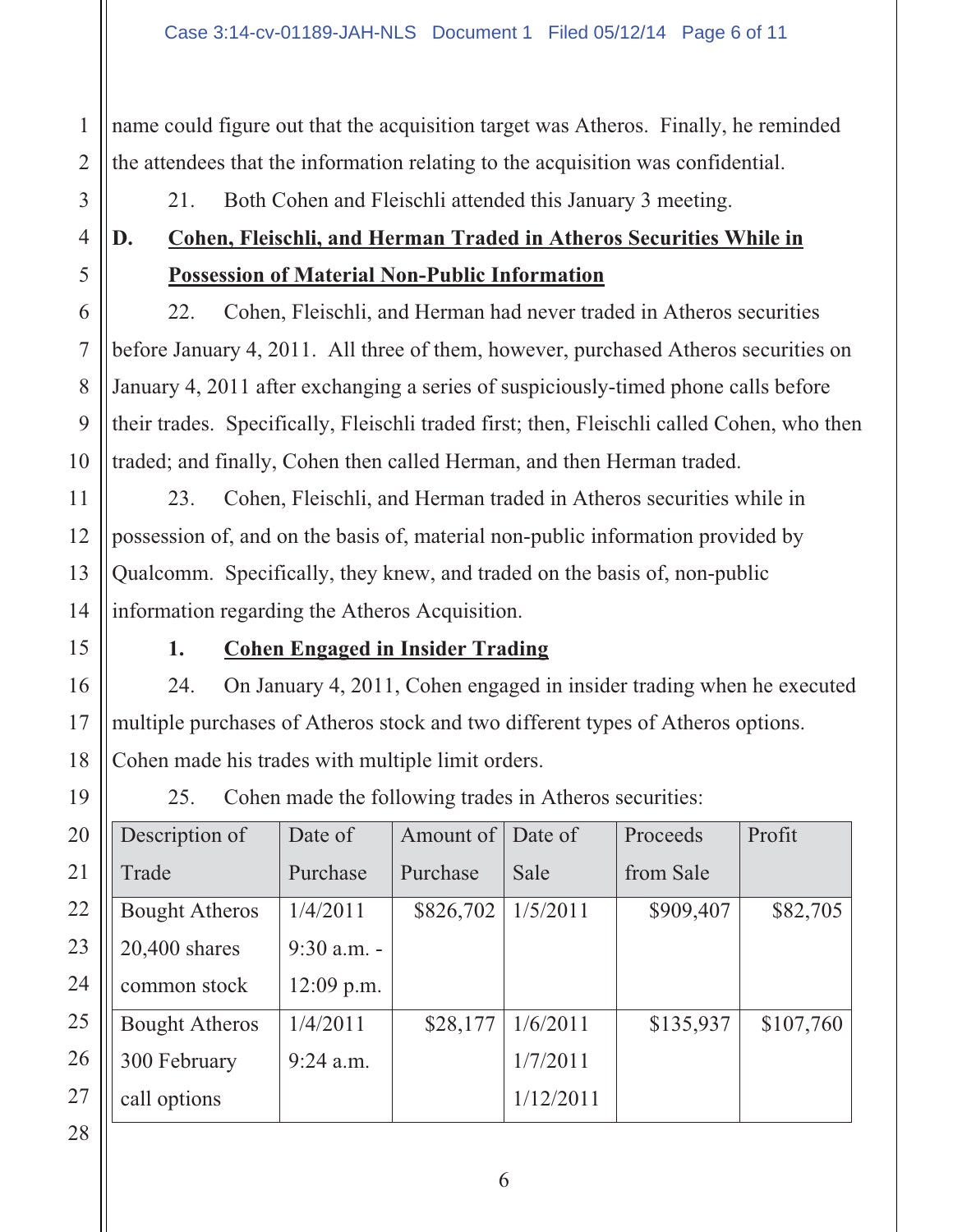#### Case 3:14-cv-01189-JAH-NLS Document 1 Filed 05/12/14 Page 7 of 11

|   | Description of        | Date of    | Amount of Date of |           | Proceeds    | Profit    |
|---|-----------------------|------------|-------------------|-----------|-------------|-----------|
|   | Trade                 | Purchase   | Purchase          | Sale      | from Sale   |           |
| 3 | <b>Bought Atheros</b> | 1/4/2011   | \$21,789          | 1/12/2011 | \$36,699    | \$14,910  |
| 4 | 75 June call          | $11:30 -$  |                   |           |             |           |
|   | options               | 11:36 a.m. |                   |           |             |           |
| 6 | <b>TOTAL</b>          |            | \$876,668         |           | \$1,082,043 | \$205,375 |

26. Cohen also traded in Qualcomm securities. On January 4, 2011, Cohen purchased 2,000 shares of Qualcomm stock for about \$100,800 to cover a short position he had taken in September 2010.

### **2. Fleischli Engaged in Insider Trading**

27. On January 4, 2011, Fleischli engaged in insider trading when he purchased Atheros securities.

28. Fleischli made the following trades in Atheros securities:

| 15 | Description of        | Date of   | Amount of Date of |              | Proceeds  | Profit  |
|----|-----------------------|-----------|-------------------|--------------|-----------|---------|
| 16 | Trade                 | Purchase  | Purchase          | Sale         | from Sale |         |
| 17 | <b>Bought Atheros</b> | 1/4/2011  | \$18,779          | 1/4/2011     | \$21,786  | \$3,007 |
| 18 | 500 shares            | 6:59 a.m. |                   | $12:13$ p.m. |           |         |
| 19 | common stock          |           |                   |              |           |         |

20

21

22

23

24

25

## **3. Herman Engaged in Insider Trading**

29. On January 4, 2011, Herman engaged in insider trading when he

purchased Atheros securities. Herman purchased Atheros stock with a limit order of \$37.17 per share using margin in his securities brokerage account.

30. Herman made the following trades in Atheros securities:

|          | $26$ Description of | Date of           | Amount of Date of |      | Proceeds Profit |  |
|----------|---------------------|-------------------|-------------------|------|-----------------|--|
|          | $27$ Trade          | Purchase Purchase |                   | Sale | from Sale       |  |
| $\Omega$ |                     |                   |                   |      |                 |  |

13

14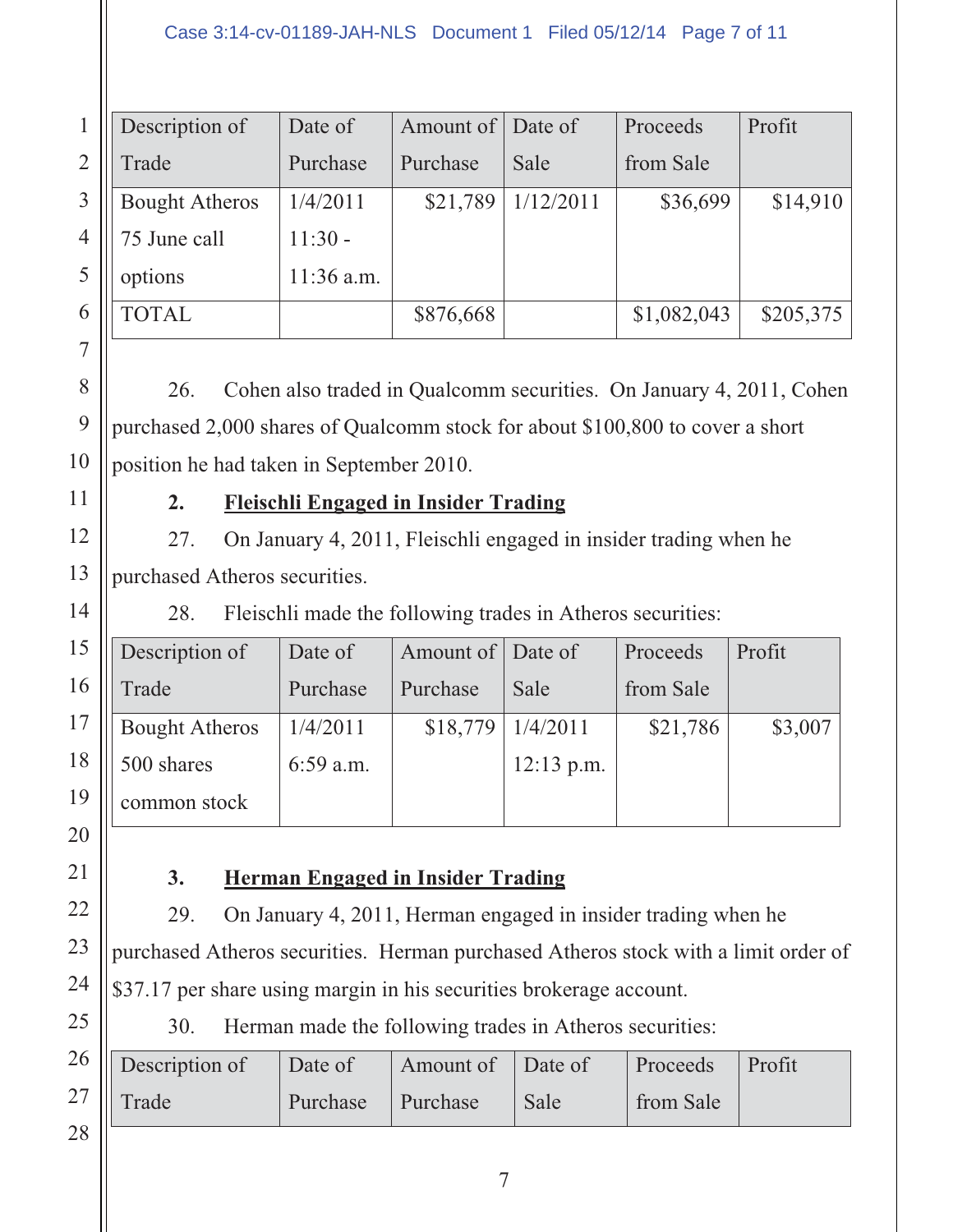| 1    Bought Atheros $ 1/4/2011$ |              | $$148,670 \mid 1/4/2011$ |              | \$177,988 | \$29,318 |
|---------------------------------|--------------|--------------------------|--------------|-----------|----------|
| 2    $4,000$ shares             | $11:21$ to   |                          | $12:43$ p.m. |           |          |
| 3    common stock               | $11:59$ a.m. |                          |              |           |          |

## **E. Announcement of the Atheros Acquisition**

31. The first public information about Qualcomm's planned acquisition of Atheros happened on Tuesday, January 4, 2011 at exactly 12 Noon (PST) when the *New York Times* published a news article online in its "Dealbook" section entitled "Qualcomm is Said to be Set to Buy Atheros for \$3.5 Billion." This *New York Times*  article stated the deal could be "as soon as Wednesday." The article explained that the deal was for \$45 per share, which represented "a roughly 22 percent premium to where Atheros' stock traded midday on Tuesday." The article emphasized that "a purchase of Atheros would be Qualcomm's largest acquisition ever." After this article was published, Atheros' stock price and stock trading volume increased on January 4.

32. The official announcement of the acquisition came on January 5, 2011 at 4:30 a.m. (PST) when Qualcomm and Atheros issued a joint news release entitled "Qualcomm to Acquire Atheros, Leader in Connectivity & Networking Solutions." The companies announced that they had "entered into a definitive agreement whereby Qualcomm intends to acquire Atheros, a leader in innovative technologies for wireless and wired local area connectivity in the computing, networking and consumer electronics industry. The acquisition is intended to help accelerate the expansion of Qualcomm's technologies and platforms to new businesses beyond cellular and provide access to significant new growth opportunities." The announcement confirmed the acquisition price of \$45 per share. After this news release, Atheros' stock price and stock trading volume increased again on January 5.

33. After news of the Atheros Acquisition was publicly released on January 4 and 5, 2011, Atheros' stock price increased materially from \$37.02 to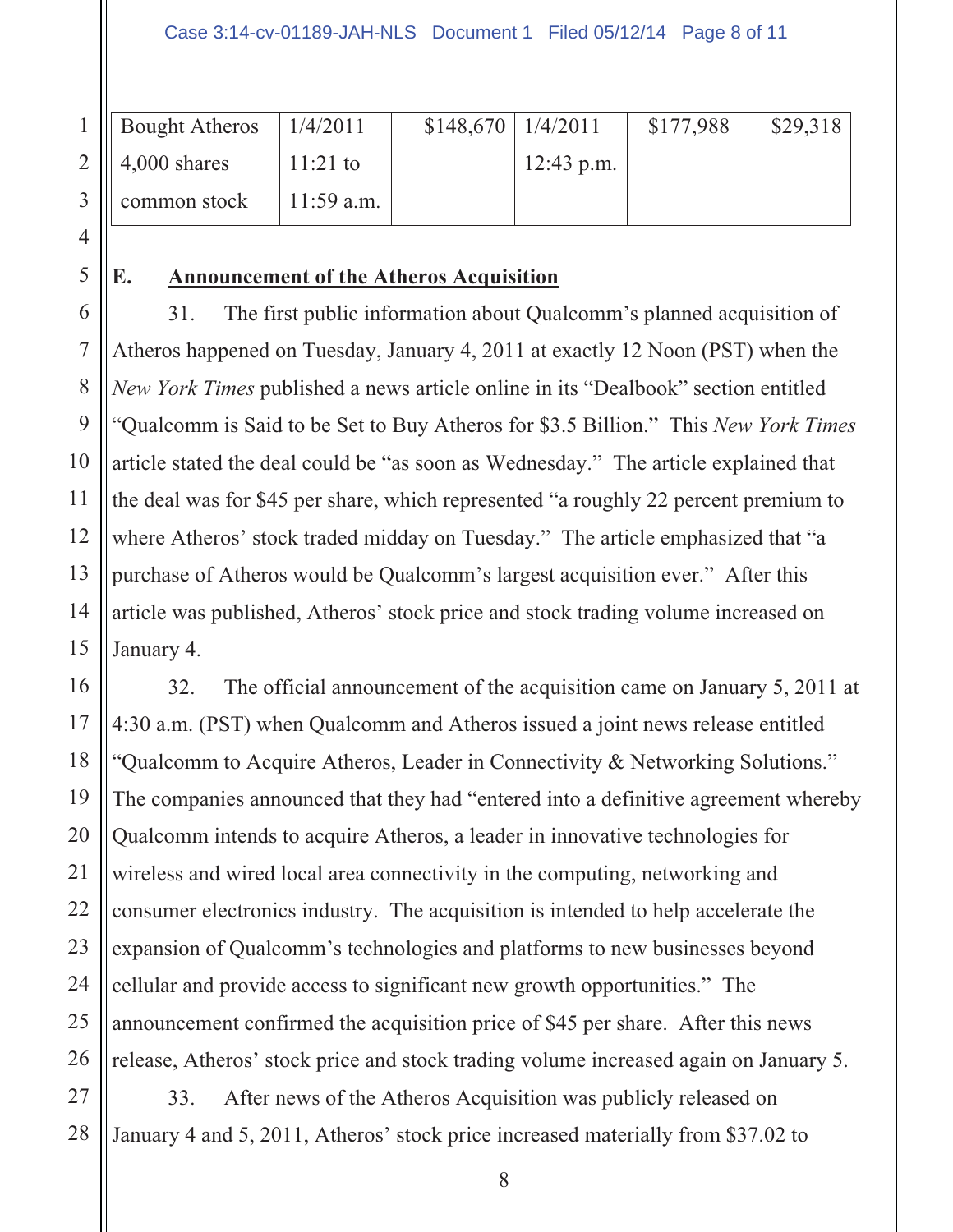1 2 \$44.64 per share, a \$7.62 per share increase, or 20.3%. Its stock trading volume increased materially from 1,223,933 shares to 70,214,919 shares.

3

4

5

6

7

8

9

10

11

15

17

18

21

22

23

25

## **F. Defendants Quickly Profited from Their Insider Trading**

34. Cohen sold his Atheros securities shortly after it was publicly reported that Qualcomm would acquire Atheros. He made a profit of about \$200,000.

35. Fleischli sold his Atheros securities shortly after the Atheros Acquisition was announced publicly. He made a profit of about \$3,000.

36. Herman sold his Atheros securities shortly after it was publicly announced that Atheros would be acquired by Qualcomm. He made a profit of about \$30,000.

## **G. Cohen and Herman Misled Qualcomm about Their Insider Trading**

12 13 37. Qualcomm conducted an internal investigation regarding trading in connection with the announcement of the Atheros Acquisition.

14 16 19 20 38. Cohen gave Qualcomm inconsistent explanations of his trading. In July 2011, Cohen told Qualcomm in its internal investigation that he did not know about the acquisition before his Atheros trades. He said that he learned about the acquisition because there had been a press leak about the acquisition and that he traded after the leak. In a subsequent interview, Cohen added a new explanation, emphasizing that he purchased Atheros securities on January 4 after seeing an increase in its trading volume on January 3.

39. In July 2011, Herman told Qualcomm in the internal investigation the same story as Cohen – that he learned about the Atheros Acquisition because it had been leaked the day before Qualcomm's announcement.

24 26 40. The story told by both Cohen and Herman that they first heard about the acquisition through the news media was misleading because the *New York Times*  published the article about Qualcomm's planned acquisition of Atheros at noon on January 4 (PST), after the insider trading by Cohen and Herman.

28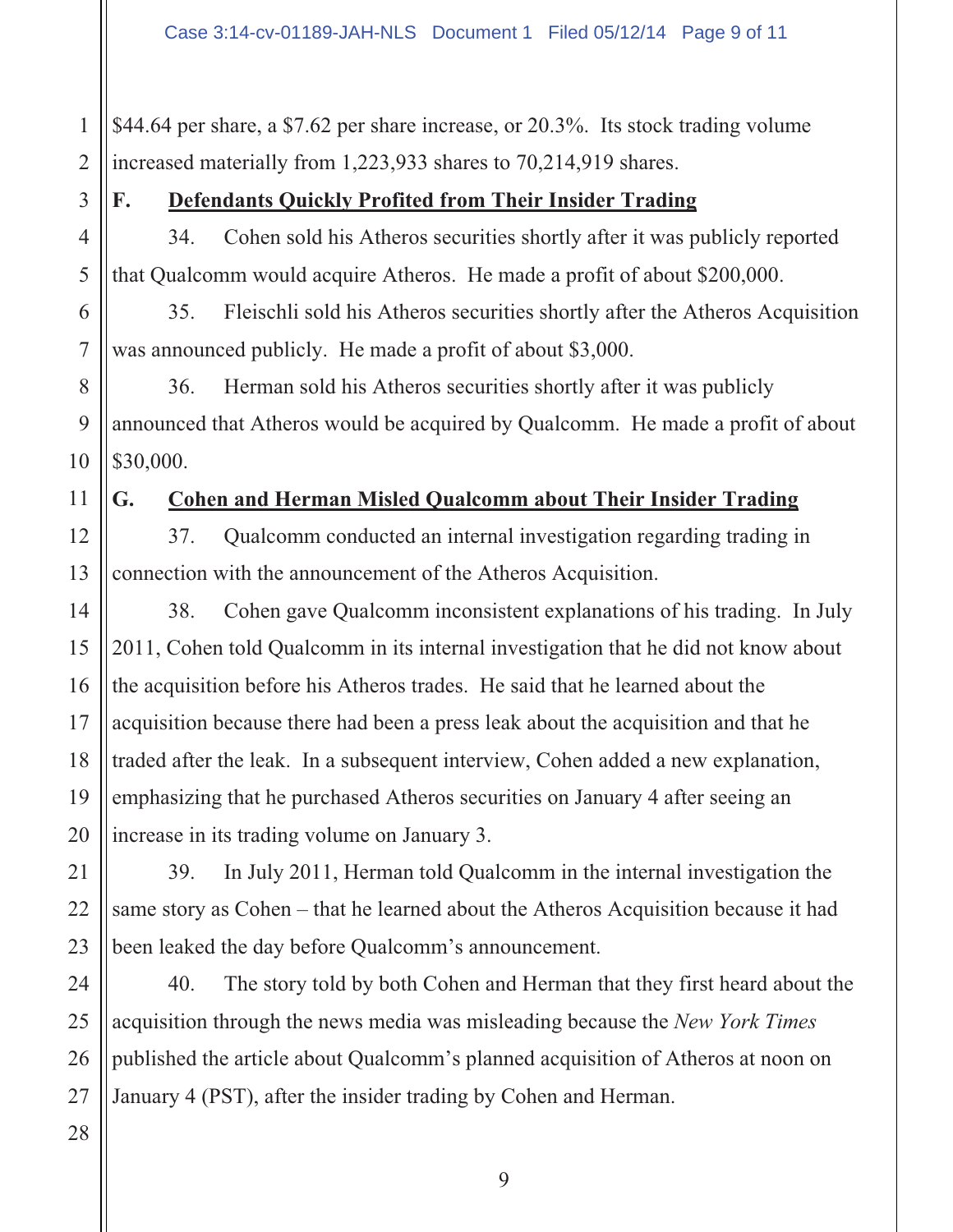#### **FIRST CLAIM FOR RELIEF**

# **Fraud In Connection With The Purchase Or Sale Of Securities Violations of Section 10(b) of the Exchange Act and Rule 10b-5 Thereunder (against Defendants Cohen, Fleischli, and Herman)**

41. The SEC realleges and incorporates by reference paragraphs 1 through 40 above.

42. Defendants, by engaging in the conduct described above, directly or indirectly, in connection with the purchase or sale of a security, by the use of means or instrumentalities of interstate commerce, of the mails, or of the facilities of a national securities exchange, with scienter:

> a. employed devices, schemes, or artifices to defraud; b. made untrue statements of a material fact or omitted to state a material fact necessary in order to make the statements made, in light of the circumstances under which they were made, not

misleading; or

c. engaged in acts, practices, or courses of business which operated or would operate as a fraud or deceit upon other persons.

43. By engaging in the conduct described above, the Defendants violated, and unless restrained and enjoined will continue to violate, Section 10(b) of the Exchange Act, 15 U.S.C. § 78j(b), and Rule 10b-5 thereunder, 17 C.F.R. § 240.10b-5.

### **PRAYER FOR RELIEF**

WHEREFORE, the SEC respectfully requests that the Court:

#### **I.**

Issue findings of fact and conclusions of law that each Defendant committed the alleged violations.